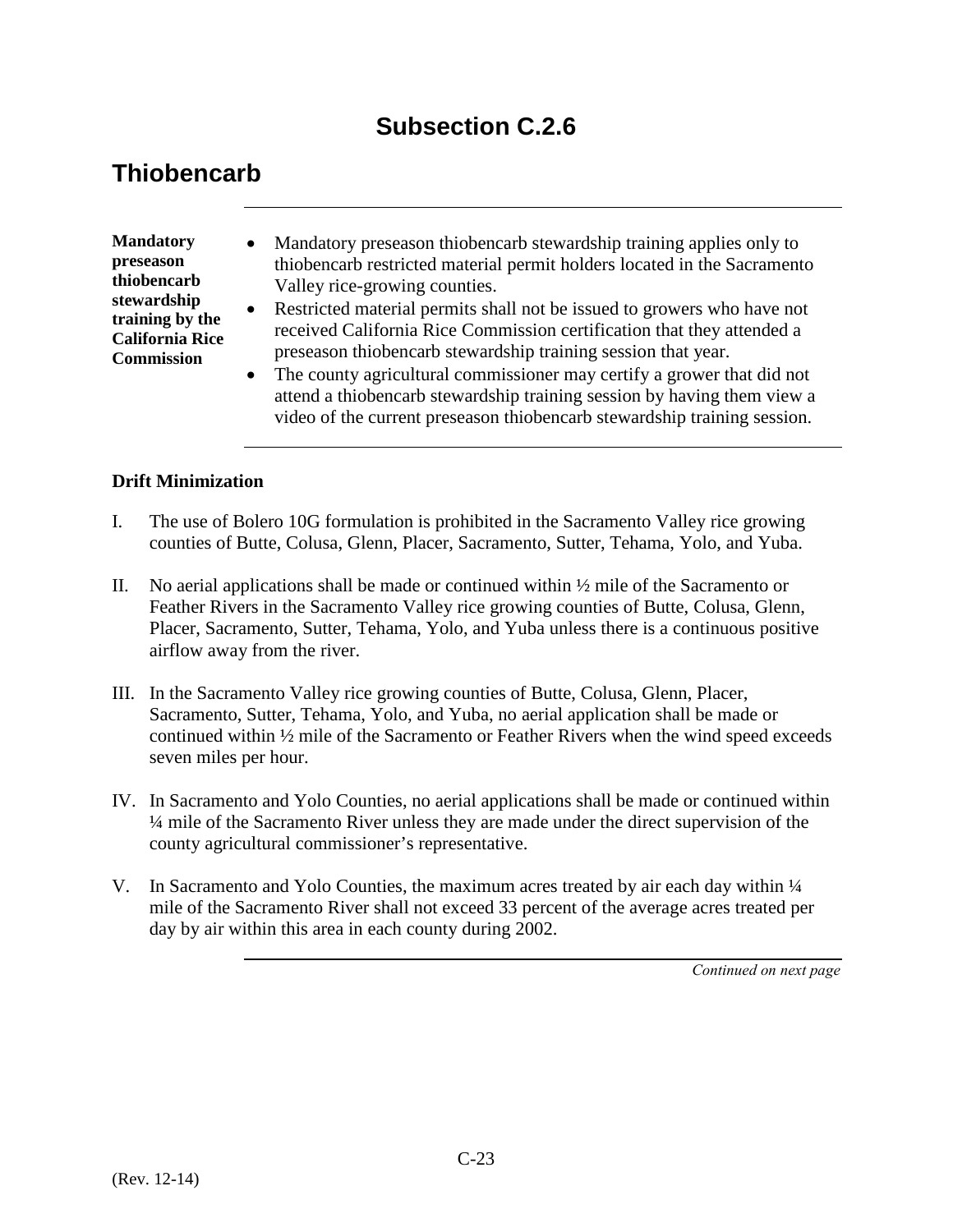### **Thiobencarb,** Continued

### **Water Management**

- I. The following water holding requirements apply to rice fields treated with thiobencarb in the Sacramento Valley (north of the line defined by Roads E10 and 116 in Yolo County and the American River in Sacramento County), except those treated with Abolish® 8EC:
	- A. Except as listed below, all water on treated fields must be retained on the treated fields for at least 30 days following application. When drainage begins, discharge must not exceed two inches of water over a drain box weir for seven additional days. Unregulated discharges from these fields may then begin after 37 days.
		- 1. When water is contained within a tailwater recovery system, ponded on fallow land, or contained in other systems appropriate for preventing discharge, the water must be retained in the system for 19 days, unless:
			- (a) The system is under the control of one permittee, then water may be discharged from the application site in a manner consistent with product labeling (14-day water hold).
			- (b) The system includes drainage from more than one permittee, then water must be retained on the site of application for six days before being discharged from the application site into the system.
			- (c) Water is on fields within the bounds of areas that discharge negligible amounts of rice field drainage into perennial streams until fields are drained for harvest. Water-hold may be reduced to six days if the commissioner evaluates such sites and verifies the hydrologic isolation of the fields.
- II. Rice fields treated with thiobencarb in the Sacramento/San Joaquin Valley (south of the line defined by Roads E10 and 116 in Yolo County and the American River in Sacramento County), except those treated with Abolish® 8EC:
	- A. Except as listed below, all water on treated fields must be retained on the treated fields for at least 19 days following application. When drainage begins, water discharge must not exceed two inches of water over a drain box weir for an additional seven days. Unregulated discharges from these fields may begin after 26 days.

*Continued on next page*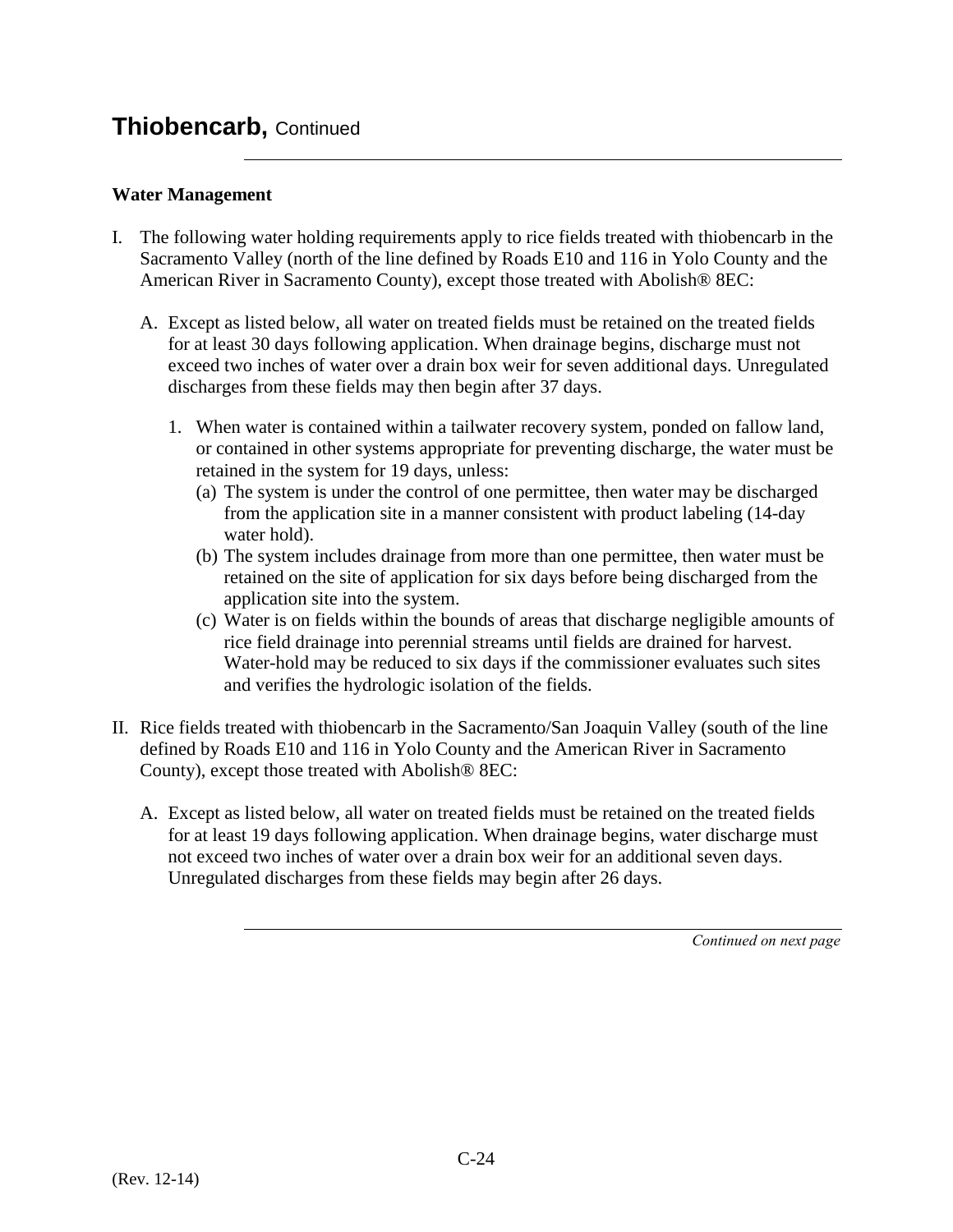## **Thiobencarb,** Continued

- 1. When water is contained within a tailwater recovery system, ponded on fallow land, or contained in other systems appropriate for preventing discharge, the system may discharge 19 days following the last application of thiobencarb within the system unless:
	- (a) The system is under the control of one permittee, then water may be discharged from the application site in a manner consistent with product labeling (14-day water-hold period).
	- (b) The system includes drainage from more than one permittee, then water must be retained on the site of application for six days before discharged from the application site into the system.
	- (c) Water is on fields within the bounds of areas that discharge negligible amounts of rice field drainage into perennial streams until fields are drained for harvest. Water-hold may be reduced to six days, if the commissioner evaluates such sites and verifies the hydrologic isolation of the fields.

III. All areas, fields treated with Abolish® 8EC:

- A. Except as listed below, all water on treated fields must be retained on the treated fields for at least 19 days following application. When drainage begins, water discharge must be released at a volume not to exceed two inches of water over a drain box weir for an additional seven days. Unregulated discharges from these fields may begin after 26 days.
	- 1. For water contained within a tailwater recovery system, ponded on fallow land, or contained in other systems appropriate for preventing discharge, the system may discharge 19 days following the last application within the system unless: (a) The system is under the control of one permittee, then water may be discharged
		- from the application site in a manner consistent with product labeling (14-day water-hold period).
		- (b) The system includes drainage from more than one permittee, then water must be retained on the site of application for six days before discharged from the application site into the system.
		- (c) Water is on fields within the bounds of areas that discharge negligible amounts of rice field drainage into perennial streams until fields are drained for harvest, then water-hold may be reduced to six days if the commissioner evaluates such sites and verifies the hydrologic isolation of the fields.

*Continued on next page*